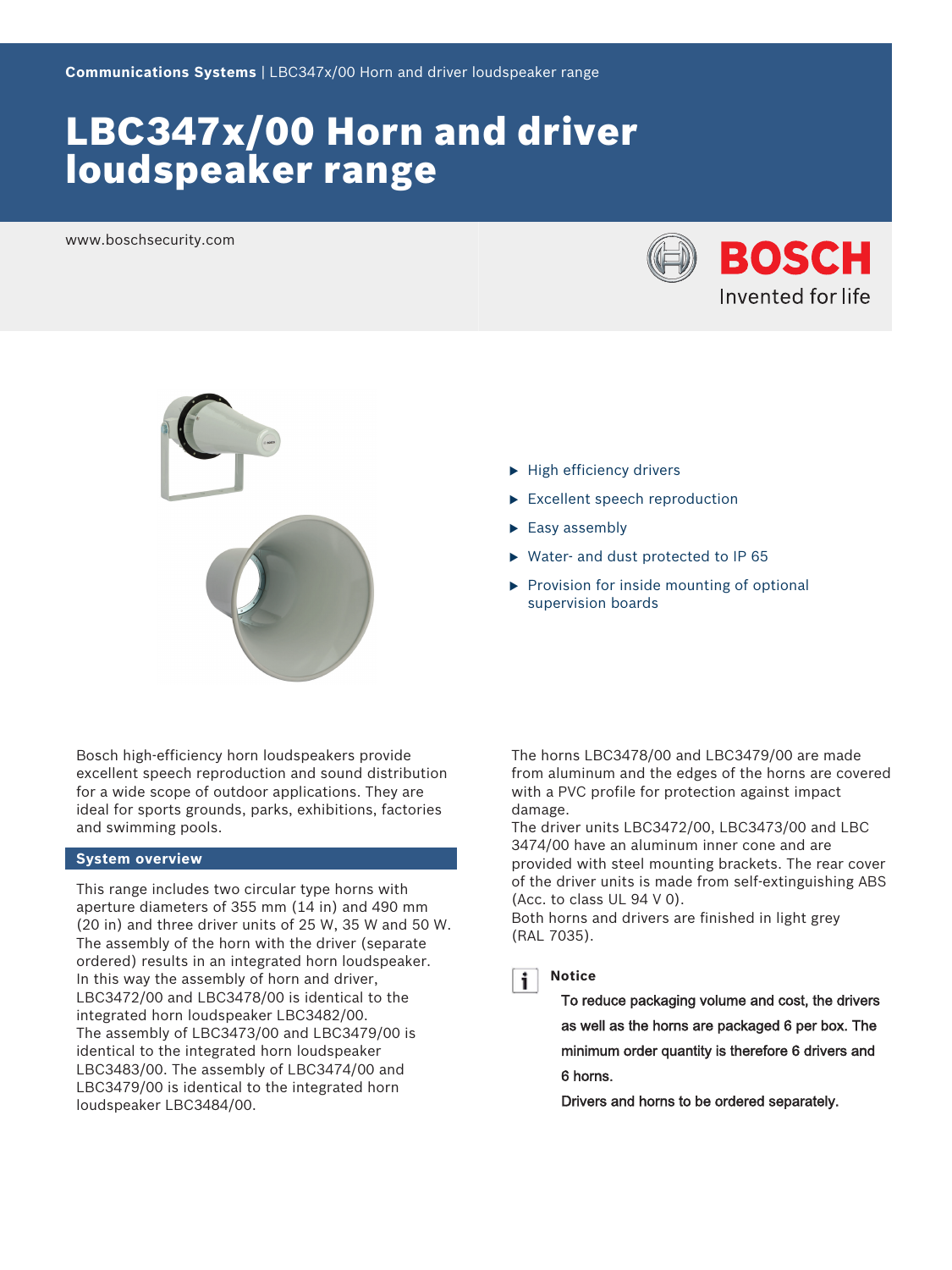## **Certifications and approvals**

#### **Quality assurance**

All Bosch loudspeakers are designed to withstand operating at their rated power for 100 hours in accordance with IEC 60268-5 Power Handling Capacity (PHC) standards. Bosch has also developed the Simulated Acoustical Feedback Exposure (SAFE) test to demonstrate that they can withstand two times their rated power for short durations. This ensures improved reliability under extreme conditions, leading to higher customer satisfaction, longer operating life, and lessens the chance of failure or performance deterioration.

| Safety                    | Acc. to EN 60065         |
|---------------------------|--------------------------|
| Water and dust protection | Acc. to IEC 60529. IP 65 |
| Emergency                 | Acc. to BS 5839-8        |

## **Installation/configuration notes**

#### **Assembly**

The horn and the driver are assembled by means of 3 screws (standard supplied). A steel mounting bracket is standard fitted onto the driver unit, allowing the sound beam to be accurately directed.

The connection cable is fed out through an ABS cable gland (PG 13.5) in the rear cover of the driver unit. For loop through connection, the rear cover is fitted with a second hole (covered as standard supplied). The drivers have provision for mounting the optional line/loudspeaker supervision board.

#### **Simple power setting**

The horn driver has a three‑way terminal block with screw connection (including earth). Three primary taps are provided on the matching transformer to allow selection of nominal full‑power, half‑power or quarter‑power radiation (i.e. in 3 dB steps).



*LBC3472/00 with LBC3478/00 dimensions in mm (in)*



*LBC3472/00 bracket dimensions in mm (in)*



*LBC3472/00 circuit diagram*







*LBC3472/00 with LBC3478/00 polar diagram (measured in pink noise)*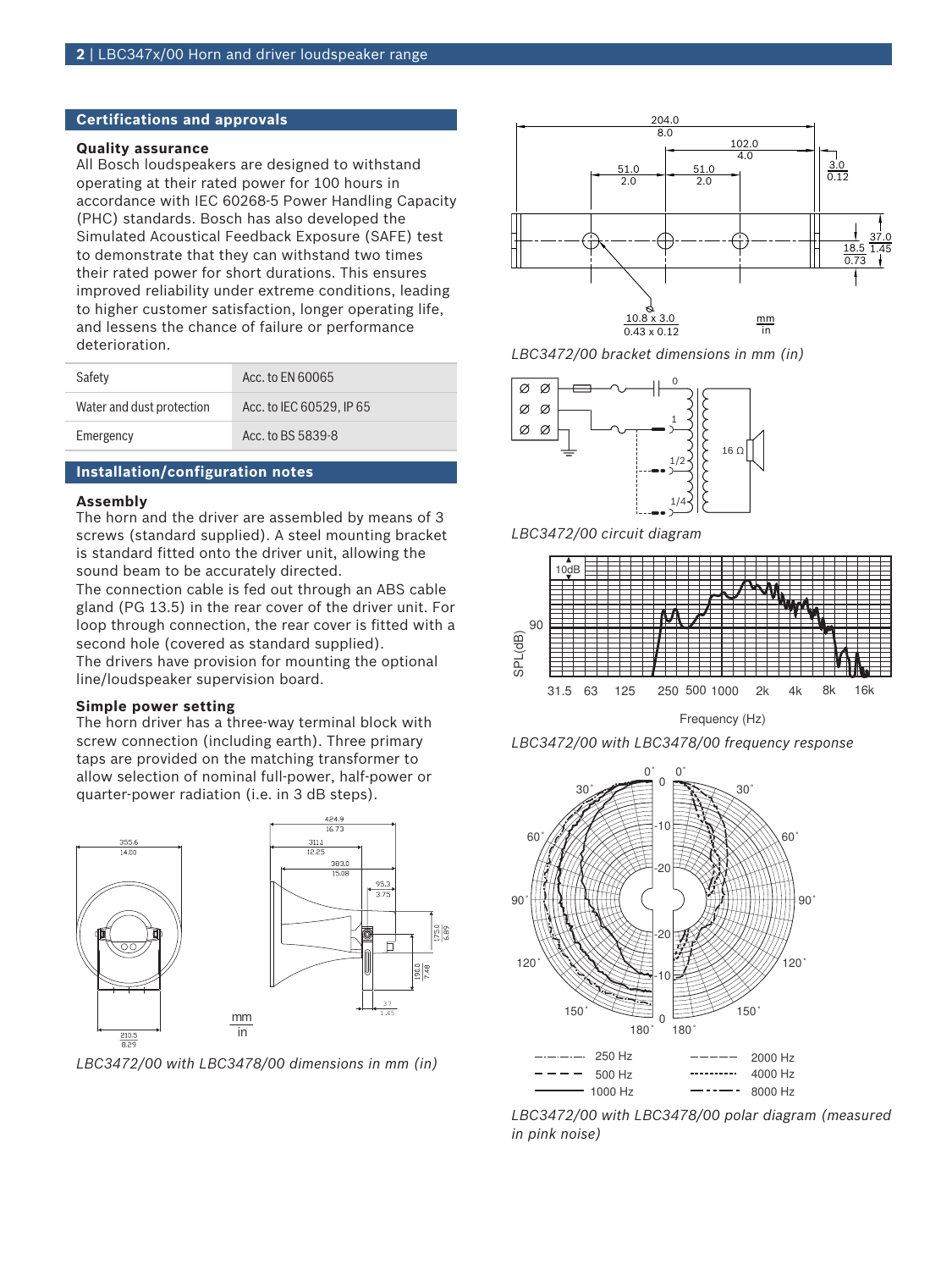| Octave band sensitivity * |                     |                               |                                       |
|---------------------------|---------------------|-------------------------------|---------------------------------------|
|                           | Octave SPL<br>1W/1m | Total octave<br>SPL.<br>1W/1m | Total octave<br><b>SPL</b><br>Pmax/1m |
| 125 Hz                    | 60.1                |                               |                                       |
| 250 Hz                    | 86.6                | ٠                             | -                                     |
| 500 Hz                    | 100.2               |                               |                                       |
| 1000 Hz                   | 106.9               |                               |                                       |
| 2000 Hz                   | 104.1               |                               |                                       |
| 4000 Hz                   | 99.4                |                               |                                       |
| 8000 Hz                   | 87.8                |                               | -                                     |
| A-weighted                |                     | 100.1                         | 113.0                                 |
| Lin-weighted              |                     | 99.8                          | 111.8                                 |

Octave band opening angles

|         | Horizontal | Vertical |  |
|---------|------------|----------|--|
| 125 Hz  | ٠          |          |  |
| 250 Hz  | 360        | 360      |  |
| 500 Hz  | 120        | 120      |  |
| 1000 Hz | 75         | 75       |  |
| 2000 Hz | 43         | 43       |  |
| 4000 Hz | 25         | 25       |  |
| 8000 Hz | 22         | 22       |  |

*LBC3472/00 with LBC3478/00. Acoustical performance specified per octave*

• \* All measurements are done with a pink noise signal; the valuals are in dBSPL.



*LBC3473/00 with LBC3479/00 dimensions in mm (in)*



*LBC3473/00 bracket dimensions in mm (in)*



*LBC3473/00 circuit diagram*







*LBC 3473/00 with LBC3479/00 polar diagram (measured in pink noise)*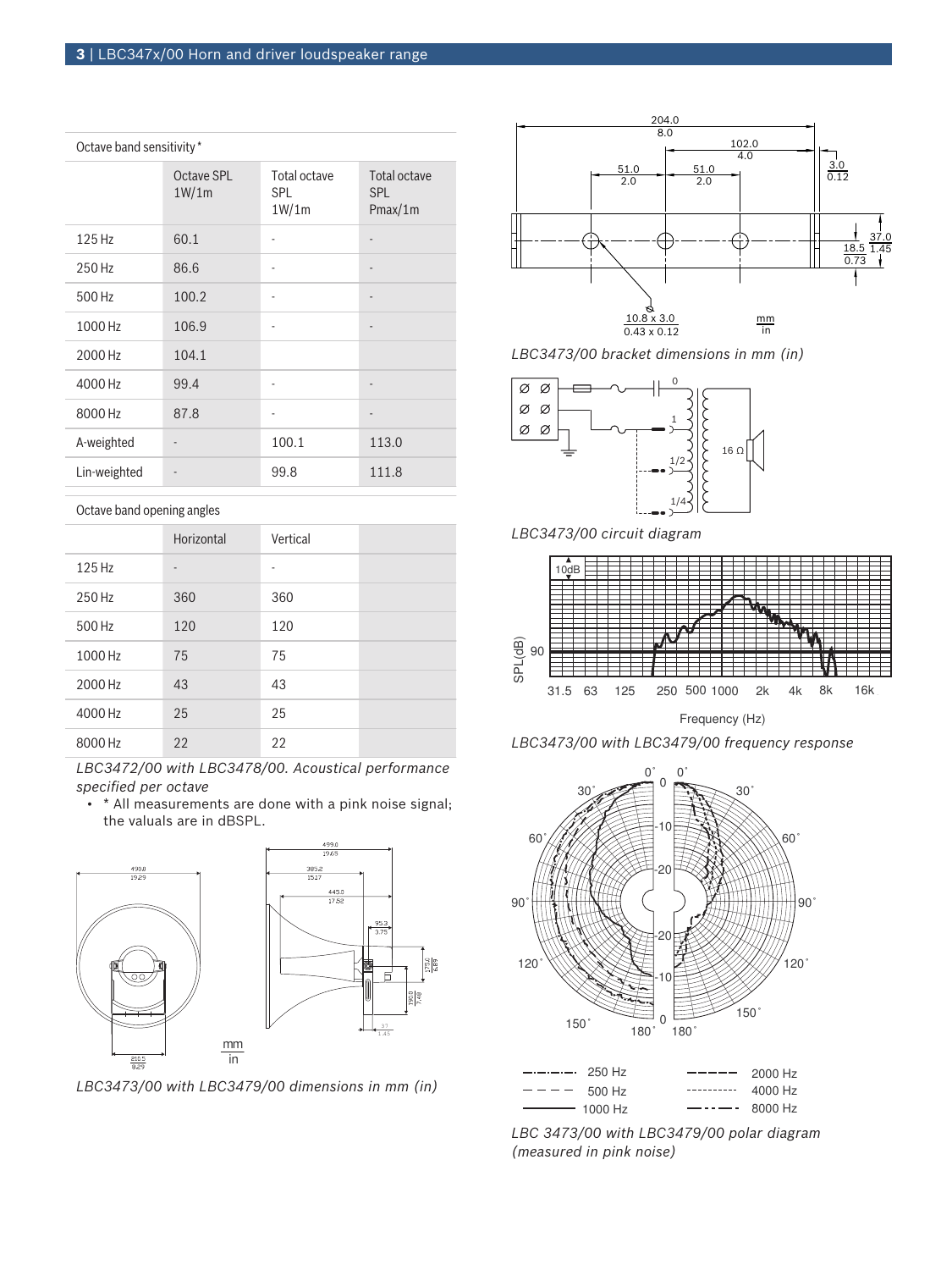| Octave band sensitivity * |                     |                                     |                                              |
|---------------------------|---------------------|-------------------------------------|----------------------------------------------|
|                           | Octave SPL<br>1W/1m | Total octave<br><b>SPL</b><br>1W/1m | <b>Total octave</b><br><b>SPL</b><br>Pmax/1m |
| 125 Hz                    | 74.0                |                                     |                                              |
| 250 Hz                    | 91.7                | ٠                                   |                                              |
| 500 Hz                    | 102.5               |                                     | -                                            |
| 1000 Hz                   | 111.3               | ٠                                   |                                              |
| 2000 Hz                   | 106.5               |                                     |                                              |
| 4000 Hz                   | 99.9                |                                     |                                              |
| 8000 Hz                   | 92.6                |                                     |                                              |
| A-weighted                |                     | 103.5                               | 117.1                                        |
| Lin-weighted              |                     | 103.4                               | 115.6                                        |

Octave band opening angles

|         | Horizontal | Vertical |  |
|---------|------------|----------|--|
| 125 Hz  | ٠          | ۰        |  |
| 250 Hz  | 179        | 179      |  |
| 500 Hz  | 93         | 93       |  |
| 1000 Hz | 55         | 55       |  |
| 2000 Hz | 37         | 37       |  |
| 4000 Hz | 26         | 26       |  |
| 8000 Hz | 15         | 15       |  |

*LBC3473/00 with LBC3479/00 Acoustical performance specified per octave*

• \* All measurements are done with a pink noise signal; the valuals are in dBSPL.



*LBC3474/00 with LBC3479/00 dimensions in mm (in)*



*LBC3474/00 bracket dimensions in mm (in)*



*LBC3474/00 circuit diagram*



*LBC3474/00 with LBC3479/00 frequency response*



*LBC3474/00 with LBC3479/00 polar diagram (measured in pink noise)*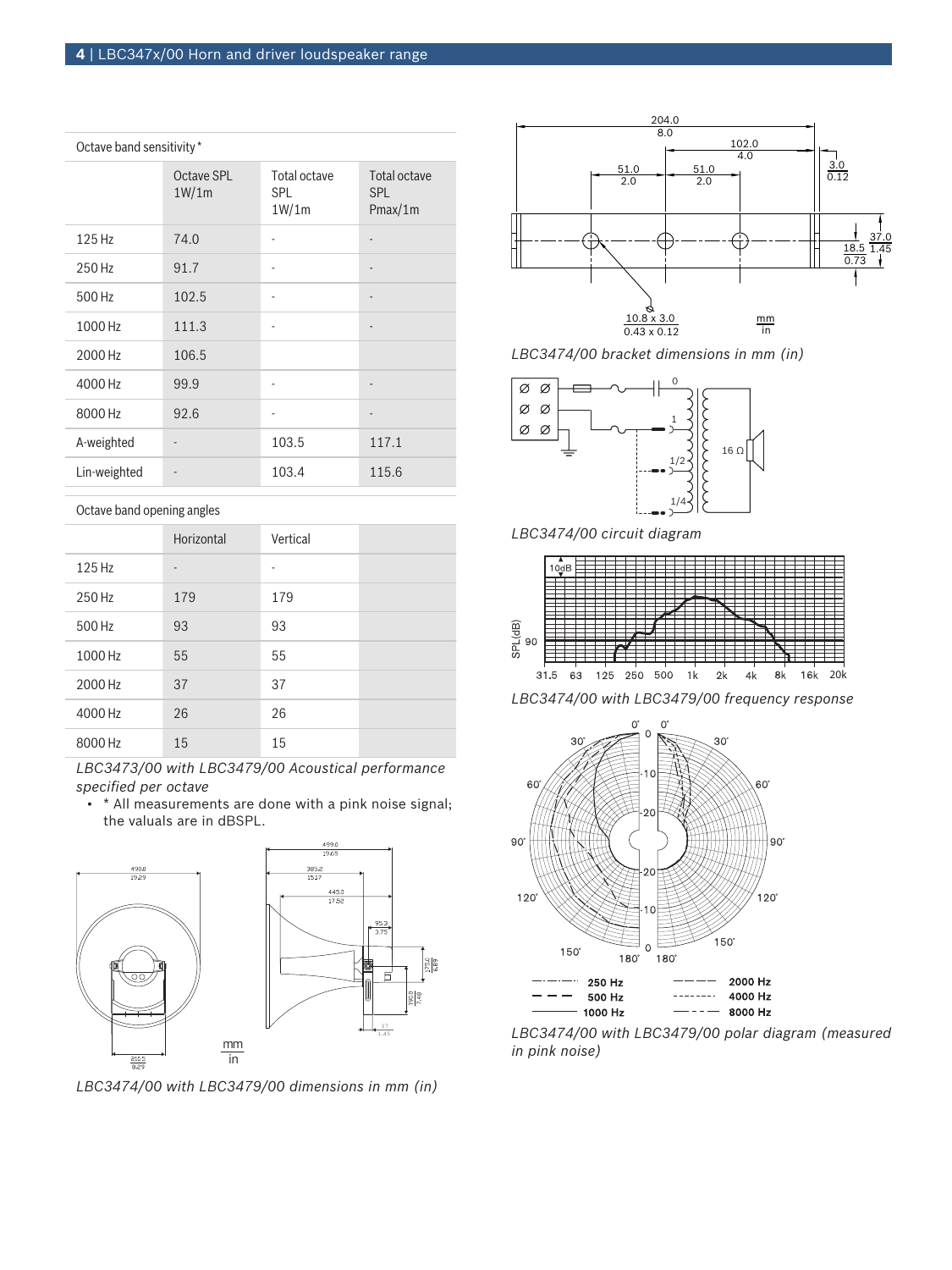#### Octave band sensitivity \*

|              | Octave SPL<br>1W/1m | Total octave<br><b>SPL</b><br>1W/1m | Total octave<br><b>SPL</b><br>Pmax/1m |
|--------------|---------------------|-------------------------------------|---------------------------------------|
| 125 Hz       | 84.3                |                                     |                                       |
| 250 Hz       | 99.0                | ٠                                   | $\overline{\phantom{m}}$              |
| 500 Hz       | 105.2               | ٠                                   |                                       |
| 1000 Hz      | 111.0               | ٠                                   |                                       |
| 2000 Hz      | 106.2               |                                     |                                       |
| 4000 Hz      | 99.2                | ٠                                   |                                       |
| 8000 Hz      | 91.2                | ٠                                   |                                       |
| A-weighted   |                     | 103.3                               | 117.7                                 |
| Lin-weighted |                     | 103.5                               | 116.3                                 |

## Octave band opening angles

|         | Horizontal               | Vertical |  |
|---------|--------------------------|----------|--|
| 125 Hz  | $\overline{\phantom{a}}$ | ٠        |  |
| 250 Hz  | 179                      | 179      |  |
| 500 Hz  | 93                       | 93       |  |
| 1000 Hz | 55                       | 55       |  |
| 2000 Hz | 37                       | 37       |  |
| 4000 Hz | 26                       | 26       |  |
| 8000 Hz | 15                       | 15       |  |

*LBC3474/00 with LBC3479/00 acoustical performance specified per octave*

• \* All measurements are done with a pink noise signal; the valuals are in dBSPL.

## **Technical specifications**

## **LBC3472/00 and LBC3478/00** Electrical\*

| Maximum power                                        | 37.5 W                  |
|------------------------------------------------------|-------------------------|
| Rated power                                          | 25/12.5/6.25W           |
| Sound pressure level<br>at $25 W / 1 W (1 kHz, 1 m)$ | 121 dB / 107 dB (SPL)   |
| Effective frequency range (-10<br>dB)                | 550 Hz to 5 kHz         |
| Opening angle<br>at 1 kHz/4 kHz (-6 dB)              | $70^{\circ}/25^{\circ}$ |
| Rated voltage                                        | 100 V                   |

| Rated impedance | $400$ ohm            |
|-----------------|----------------------|
| Connector       | Screw terminal block |
|                 |                      |

\* Technical performance data according to IEC 60268-5

## Mechanical

| Dimensions (L x Dmax) | Horn: $355 \times 311$ mm $(14 \times 12.2$ in)<br>Driver: 383 x 175 mm (15 x 6.9 in) |
|-----------------------|---------------------------------------------------------------------------------------|
| Weight                | Horn: $0.7$ kg $(1.54$ lb)<br>Driver: 2.9 kg (6.38 lb)                                |
| Color                 | Light grey (RAL 7035)                                                                 |
| Cable diameter        | $6$ mm to $12$ mm<br>$(0.24$ in to $0.47$ in)                                         |

## Environmental

| Operating temperature                | -25 °C to +55 °C (-13 °F to<br>$+131$ <sup>o</sup> F) |
|--------------------------------------|-------------------------------------------------------|
| Storage and transport<br>temperature | $-40$ °C to +70 °C (-40 °F to<br>$+158$ °F)           |
| Relative humidity                    | <95%                                                  |

## **LBC3473/00 and LBC3479/00** Electrical\*

| Maximum power                                        | 52.5 W                  |
|------------------------------------------------------|-------------------------|
| Rated power                                          | 35 / 17.5 / 8.75 W      |
| Sound pressure level<br>at $35 W / 1 W (1 kHz, 1 m)$ | 127 dB / 112 dB (SPL)   |
| Effective frequency range (-10<br>dB)                | 380 Hz to 5 kHz         |
| Opening angle<br>at 1 kHz/4 kHz (-6 dB)              | $50^{\circ}/25^{\circ}$ |
| Rated voltage                                        | 100V                    |
| Rated impedance                                      | 286 ohm                 |
| Connector                                            | Screw terminal block    |

\* Technical performance data according to IEC 60268-5

## Mechanical